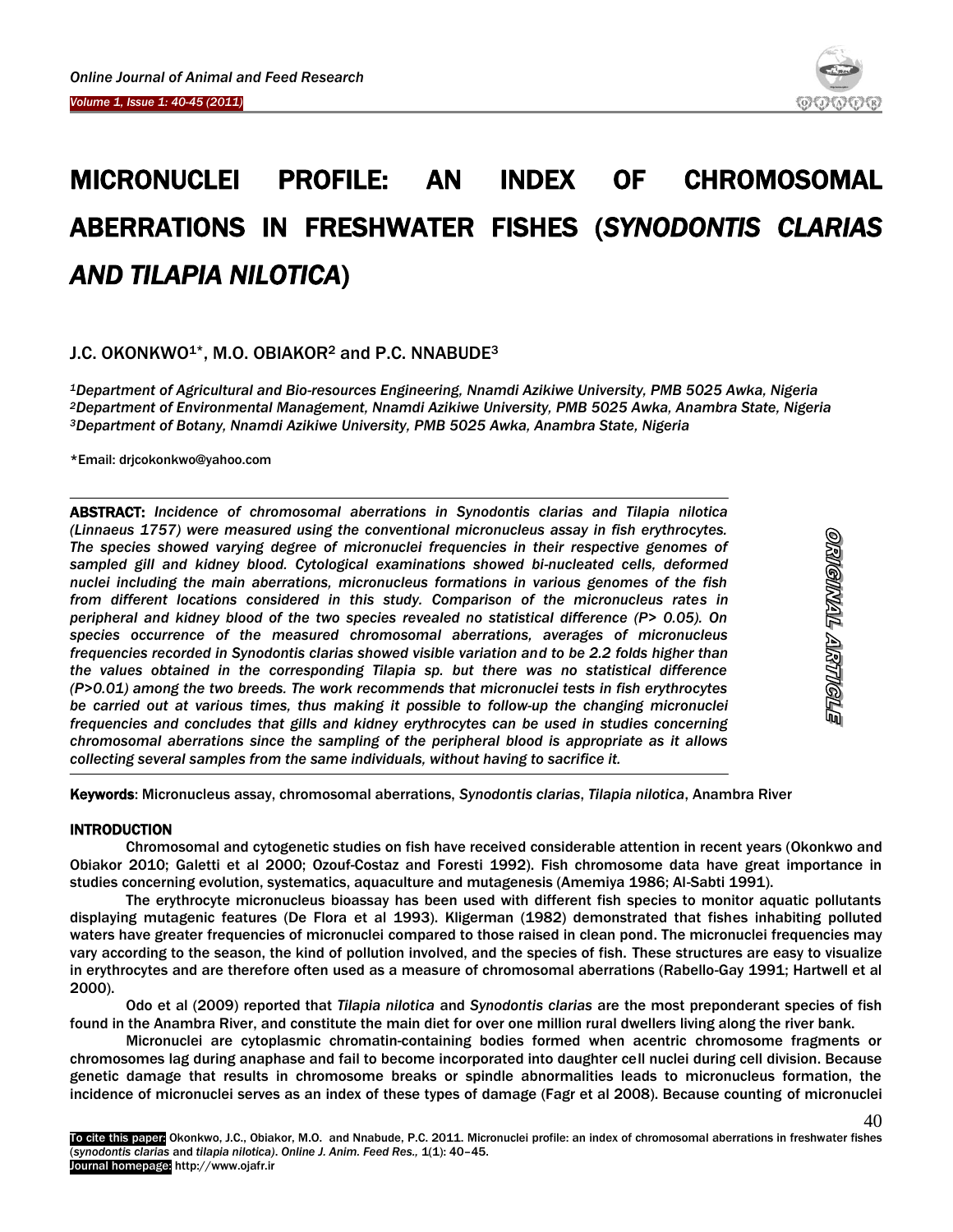is much faster and less technically demanding, the micronucleus assay has been widely used to screen for chemicals that cause these types of damage (Fagr et al 2008) and the damage resulting from it. The failure of two sister chromatids to separate during mitotic anaphase generates reciprocal trisomic and monosomic daughter cells. Mistakes such as a lagging chromatid not pulled to either spindle pole at mitotic anaphase, result in a chromosome loss that produces one monosomic daughter cell. These result in classic deviation from the normal chromosomal diploidy (Hartwell et al 2000).

Changes in chromosome number evidenced by micronucleus formations may affect gene activity or gene transmission by altering the position, order, or number of certain genes in a cell. Such changes often, but not always, lead to a genetic imbalance that is harmful to the organism or its progeny (Hartwell et al 2000). Going by the same author, if the chromosomal inversion (half-circle rotation of a chromosomal region) is paracentric and a crossover occurs within the inversion loop, the recombinant chromatids will be unbalanced not only in gene dosage, but also in centromere number. One crossover products will be the main chromosomal aberration, an acentric fragment lacking a centromere; while the reciprocal crossover product will be a dicentric chromatid with two centromeres. Because the acentric fragment without a centromere cannot attach to the spindle apparatus during the first meiotic division in reproduction, the cell cannot package it into either of the daughter nuclei; as a result, this chromosome is lost and will not be included in a gamete.

In fish, the kidney is responsible for erythropoiesis as well as filtration. Upon fish exposure to toxins, defective erythrocytes undergo passage from the kidney into the peripheral blood, from where they are removed by the hemocatheresis organs (Palhares and Grisolia 2002). One of the hypotheses of this study was that the examination of kidney erythrocytes would provide more sensitive detection of micronuclei frequencies than peripheral blood erythrocytes under natural conditions. Chromosomal aberration studies with preponderant native fish species represent an important effort in delineating the extent of a particular chromosome damage and change such as micronuclei formations and likely agents inducing the visible aberration in the fish genome. The study was carried out to evaluate chromosomal aberration of micronucleus formation in genotypes of the two preponderant fish species in Anambra River under natural conditions using micronucleus test.

#### MATERIAL AND METHODS

#### Study Area

Anambra State in Nigeria lies between latitude  $5^{\circ}$  40'N and  $6^{\circ}$  45'N and longitude  $6^{\circ}$  35'E and  $7^{\circ}$  21'E. The climate is tropical with average annual rainfall of 200mm and mean temperature of 270C (Anyanwu 2006). The study area, which is Anambra River spatially lies between latitude 6<sup>0</sup> 00'N and 6<sup>0</sup> 30'N and longitude 6<sup>0</sup> 45'E and 7<sup>0</sup> 15'E. The river on the other hand is located in the South Central region of Nigeria, just close to the East of the Niger River into which it empties (Awachie and Hare 1977). Anambra River is approximately 207.4 km to 210 km in area (Odo 2004; Shahin 2002), rising from the Ankpa hills (ca. 305-610m above sea level) and discharging into River Niger at Onitsha (Odo 2004). The entire river basin drains an area of approximately 14010km<sup>2</sup> (Awachie and Hare 1977).

#### Sampling Stations

The sampling stations were established to cover possibly the whole area along the river course based on an earlier field reconnaissance tour. The locations  $(L<sub>x</sub>)$  of the various sampling stations are;

 $La = Enugu Otu$  (Station A): Rice production and farming site.

 $L_B$  = Ezi Aguleri (Station B): Farming, Fishing and effluent discharge.

 $L_c$  = Otuocha (Station C): Rice production, marketing activities and waste disposal.

 $L<sub>D</sub>$  = Otu Nsugbe (Station D): Wastewater effluent discharge, farming and marketing activities.

 $L<sub>E</sub>$  = Onono (Station E): Sand mining and excavation, agricultural activities, fishing and sewage disposal. The location is close to Onitsha metropolis and mouth of Oyi River, the repository of industrial/domestic effluents.

## Sample Collection

Live *Synodontis clarias* and *Tilapia nilotica* (Linnaeus 1757) of fairly similar live weight were collected from Anambra River at the five locations/stations using set nets, long-lines and traps. The relative distance between each station was approximately 12 km and all the sample collections were made during the morning hours at the peak of rainy season in the month of July, 2009.

#### Micronucleus Test

Blood samples were collected from caught fish. The peripheral blood smears were obtained through the gills and kidney blood by means of a medial-kidney imprint following dissection as described by Fagr et al (2008) and Palhares and Grisolia (2002). The slides were then, air-dried for 24h, fixed in methanol for 10min, followed by 10% Giemsa  $(v/v)$ staining. 2000 erythrocytes of each fish were examined, from both peripheral blood and the kidney. To determine micronuclei in erythrocytes, the slides were examined using oil-immersion (x 1000). For the scoring of micronuclei, the following criteria were adopted from Fenech et al (2003); the diameter of the micronucleus (MN) should be less than one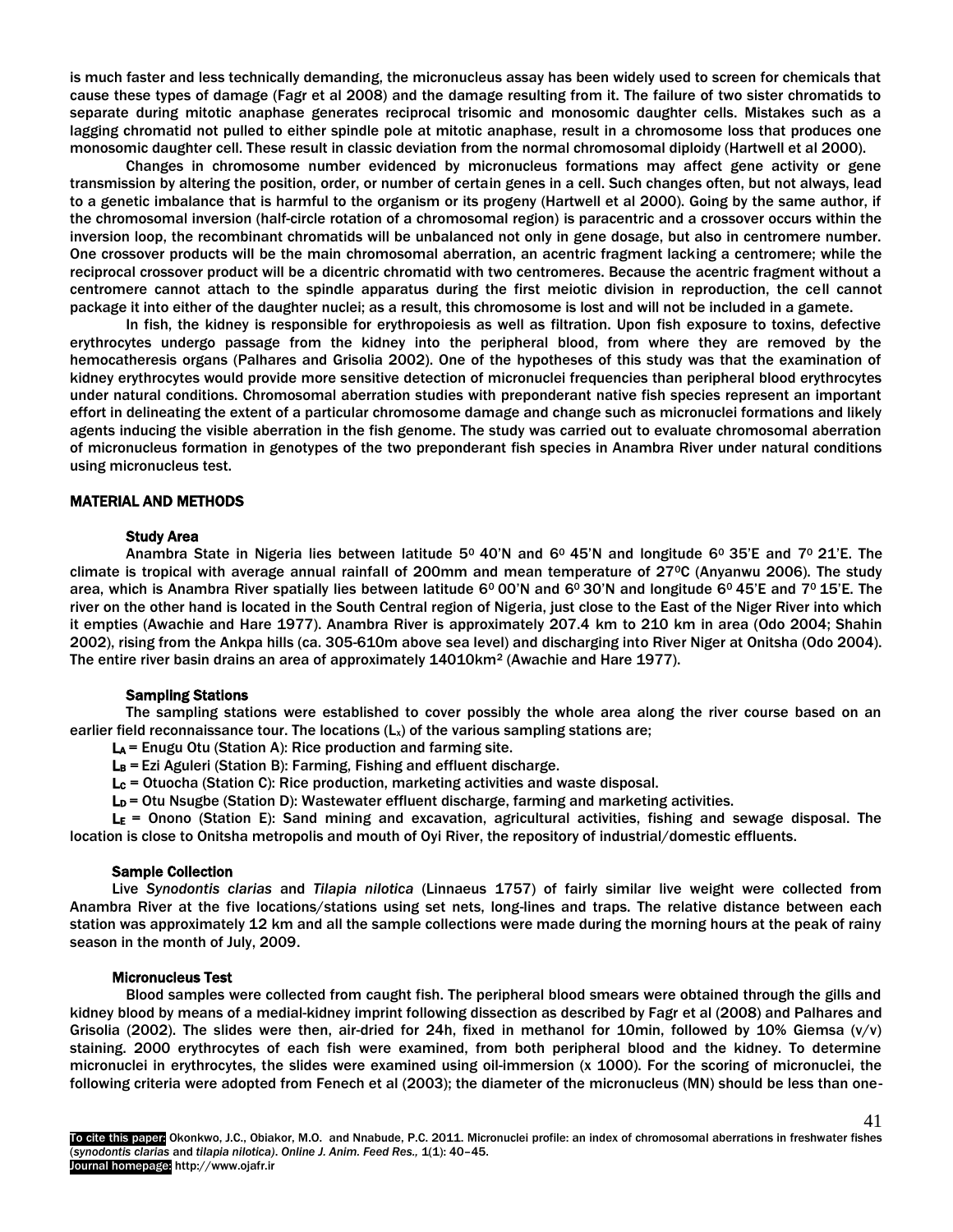third of the main nucleus; MN should be separated from or marginally overlap with main nucleus as long as there is clears identification of the nuclear boundary; and MN should have similar staining as the main nucleus.

# Data Analysis

Statistical analysis was performed using Student's *t* test.

# RESULTS

Results reveal that the two fish species represent various degrees of sensitivity in monitoring genetic damage (especially clastogenic effect). This is indicated by variations in averages of the micronucleated cells among species at various locations/ stations. The obtained results are summarized in Table 1 and Figure 1 - 3. The chromosomal aberrations represented by the formation of micronucleus showed marked increase in the following level of occurrences; A<B<D<C<E. Location/station E was observed to possess fish with higher level of micronucleus frequencies.

Generally, the spontaneous micronuclei frequencies observed in kidney and in peripheral blood erythrocytes were statistically not different (P>0.05, Table 1), indicating no difference between kidney and gill in both *Synodontis clarias* and *Tilapia nilotica* (P=1.988, Table 1). Micronuclei formation in *Synodontis clarias* was visibly found to be higher than the levels detected in *Tilapia nilotica* as shown in Table 1, the averages of micronucleated erythrocytes formed in kidneys and gills of different genomes of fish at different locations. The results revealed that the micronucleus percentages were proven to be 2.2 folds higher in *Synodontis clarias* than in *Tilapia nilotica*, although the observed differences were not statistically significant (P=1.861) at 1% level of significance. Figure 1 shows micronucleated cells in different fish species caught from the five locations (stations) studied. Cytological evaluation (Baker et al 1998) revealed binucleated and deformed nucleus including the main type of chromosomal aberrations (micronucleus) observed. These are shown in Figure 2 and 3.

| Table 1 - Mean ( $\pm$ SE) of micronucleus frequencies (MN/1000 erythrocytes) examined in gill and<br>kidney blood of fish sourced from different locations in Anambra River. |                           |                             |                   |                     |  |  |  |
|-------------------------------------------------------------------------------------------------------------------------------------------------------------------------------|---------------------------|-----------------------------|-------------------|---------------------|--|--|--|
| <b>Species (Erythrocytes)</b>                                                                                                                                                 |                           |                             |                   |                     |  |  |  |
| <b>Station</b>                                                                                                                                                                | <i>T. nilotica (Gill)</i> | <i>T. nilotica</i> (Kidney) | S. clarias (Gill) | S. clarias (Kidney) |  |  |  |
|                                                                                                                                                                               | - - - - ah                | -- - - - ah                 | . <b>.</b> 2h     | . ah                |  |  |  |

| otation                                                                                                 | ן <i>ו</i> ווטווט (שווו)    | <i>i . miouca</i> (Kidney)  | s. ciarias (Gill)           | 3. <i>Clarias</i> (Kidney)  |  |  |
|---------------------------------------------------------------------------------------------------------|-----------------------------|-----------------------------|-----------------------------|-----------------------------|--|--|
| A                                                                                                       | $0.4 \pm 0.3$ <sup>ab</sup> | $0.2 \pm 0.3$ <sup>ab</sup> | $1.4 \pm 0.8$ <sup>ab</sup> | $0.3 \pm 0.4$ <sup>ab</sup> |  |  |
| в                                                                                                       | $0.3 \pm 0.4$ <sup>ab</sup> | $0.2 \pm 0.3$ <sup>ab</sup> | $2.7 \pm 1.1$ <sup>ab</sup> | $1.8 \pm 1.8$ <sup>ab</sup> |  |  |
| C                                                                                                       | $3.0\pm2.2^{ab}$            | 1.6 $\pm$ 0.8 $^{ab}$       | 5.3 $\pm$ 1.9 <sup>ab</sup> | $2.1 \pm 0.4$ <sup>ab</sup> |  |  |
| D                                                                                                       | $2.3 \pm 1.5$ <sup>ab</sup> | $2.1 \pm 1.0^{ab}$          | 4.9 $\pm$ 2.9 <sup>ab</sup> | 1.6 $\pm$ 0.8 <sup>ab</sup> |  |  |
|                                                                                                         | $4.8 \pm 2.1$ <sup>ab</sup> | $2.1 \pm 1.2^{ab}$          | 6.4 $\pm$ 3.1 $^{ab}$       | 4.6 $\pm$ 1.7 <sup>ab</sup> |  |  |
| $^{\circ}$ cignificantly not bigher $(D - 1.961)$ at 1% level of cignificance comparing the two species |                             |                             |                             |                             |  |  |

<sup>a</sup> significantly not higher (P= 1.861) at 1% level of significance, comparing the two specie.<br><sup>b</sup> significantly not higher (P= 1.988) at 5% level of significance, comparing gill and kidney.

## **DISCUSION**

Micronucleus bioassay offers several types of unique information as a bioindicator for chromosomal aberrations not available from other methods: (1) the integrated effect of a variety of environmental stresses on the health of an organism and the population, community, and ecosystem; (2) early warning of potential harm to human health based on the responses of wildlife to pollution; and (3) the effectiveness of remediation efforts in decontaminating waterways (Villela et al 2006). In fish, the micronucleus test is usually based on erythrocytes, but liver and gill tissues have been used (Al-Sabti and Metcalfe 1995).

Palhares and Grisolia (2002) compared between the micronucleus frequencies of kidney and gill erythrocytes in tilapia fish, following mitomycin C treatment detecting no significant difference between the frequencies of the micronuclei. Similarly, Manna and Sadhukan (1986) maintained that there was no statistically significant difference between the frequency of micronuclei in gill and kidney cells after irradiation in the two tissues. While they included various types of cells, our study was focused on the erythrocytes. A hypothesis to explain the fact that we did not detect any difference between kidney and peripheral blood micronuclei counts may be that circulating peripheral erythrocytes also undergo mitosis (Palhares and Grisolia 2002). However, if the kidney is the main hemopoietic tissue in fish, and if micronuclei are formed during cell proliferation (Palhares and Grisolia 2002; Hartwell et al 2000), more micronucleated erythrocytes should be expected in the kidney than in the gill. Alternatively, as reported by Palhares and Grisolia (2002), we may have sampled peripheral blood during kidney imprinting and practically, the cephalic kidney is a frequently chosen organ for cytogenetic aberration studies in fish. There was no significant difference (P> 0.05) between the frequencies of micronuclei obtained in *Synodontis clarias* and *Tilapia nilotica*. Fagr et al (2008) observed the African walking catfish, *Clarias gariepinus* from freshwaters of Egypt to have higher incidence of the chromosomal aberrations of micronuclei in its genome than the three tilapia species employed in the study, maintaining the species to be highly

42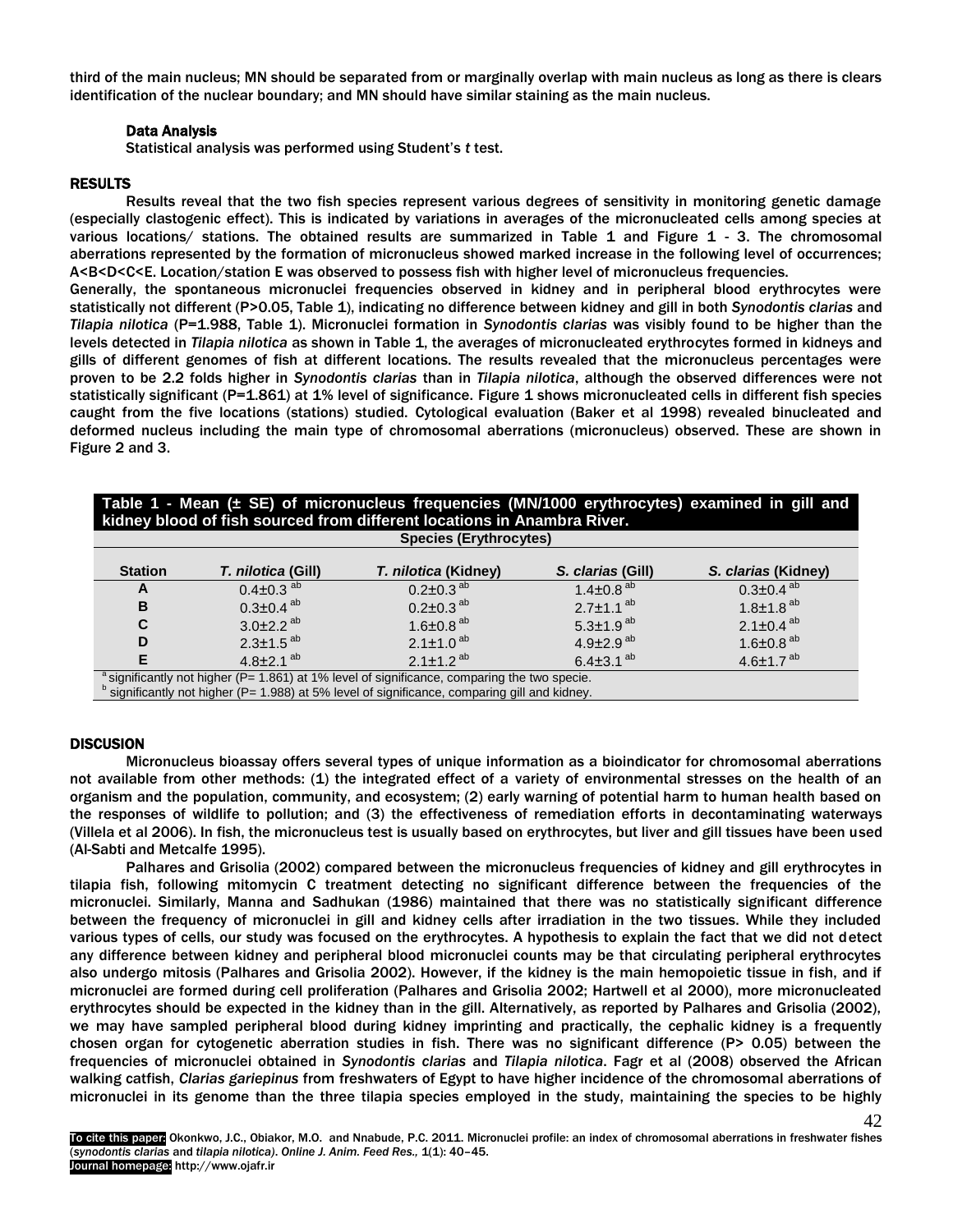tolerant of that particular genetic damage without triggering the genetically programmed event that allows cells to commit suicide (Fagr et al 2008). Hence, the statistical results of no difference between the species of catfish and tilapia in our own study might be as a result of seasonal effect, physiological variations and responses to the local agents inducing the chromosomal damage, which as advocated by Kligerman (1982), the micronuclei frequencies may vary according to the season, the kind of pollution involved, and the species of fish. Sampling was carried out at peak of the tropical rainfall in July.



**Fig. 1- Photomicrographs showing micronucleated erythrocyte (MN) from** *Synodontis clarias* **and** *Tilapia nilotica* **caught from location or station C (a) and E (b), respectively.**



**Fig. 2 - Photomicrograph showing binucleated erythrocyte (a) in** *Tilapia nilotica* **from location or station E.**



# **Fig. 3 - Photomicrograph showing Deformed Nucleus (D, b) in kidney blood of** *Tilapia nilotica* **sourced from location or station C.**

To cite this paper Okonkwo, J.C., Obiakor, M.O. and Nnabude, P.C. 2011. Micronuclei profile: an index of chromosomal aberrations in freshwater fishes (*synodontis clarias* and *tilapia nilotica)*. *Online J. Anim. Feed Res.,* 1(1): 40–45. Journal homepage: http://www.ojafr.ir

43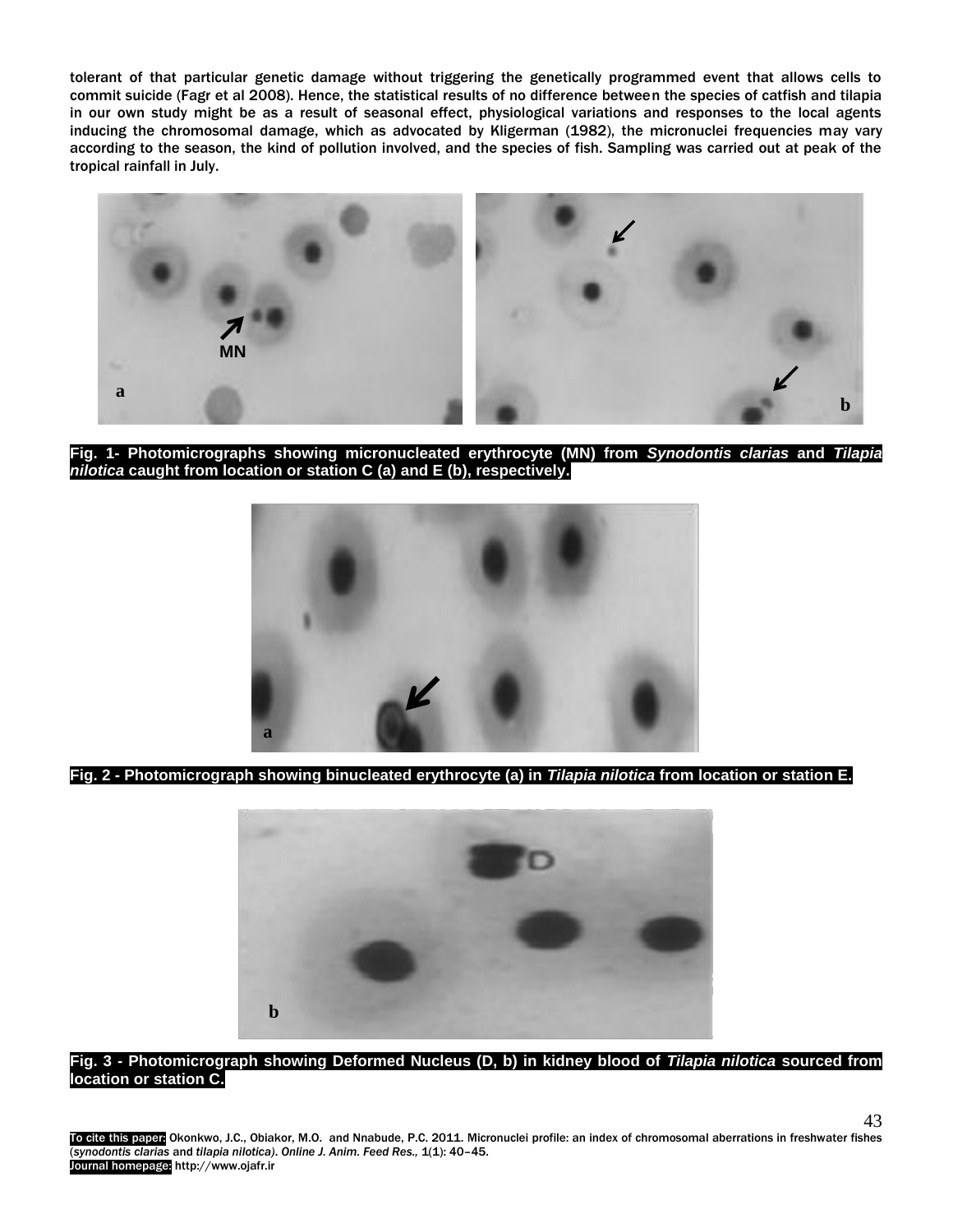At anaphase of meiosis 1, opposing spindle forces pull the dicentric chromatid toward both spindle poles at the same time with such strength that the dicentric chromatid breaks at random positions along the chromosome. These broken chrmomosome fragments (micronuclei) are deleted for many of their genes. This loss of the acentric fragments, together with breakage of the dicentric chromatid results in genetically unbalanced gametes, which at fertilization are lethal to the zygote's development. Consequently, no recombinant progeny resulting from such aberration survive except non recombinant progeny (Hartwell et al 2000). This observation lends substance to the abstract exposition of the foregoing drastic decline in fish diversity reported at Nsugbe, Ogurugu and Otuocha axes of the Anambra River by Odo et al (2009), which had earlier been mentioned by Ndakide (1988) in the entire river, attributing it to recent anthropogenic influences.

Karyotypes generally remain constant within a species, not because changes in chromosome number occur infrequently (they are, in fact, quite common), but because the genetic instabilities and imbalances produced by such chromosome changes usually place individual cells or organisms and their progeny at a selective disadvantage (Hartwell et al 2000). *Synodontis clarias* from the current work shows relatively high chromosomal anomalies than *Tilapia nilotica*  and might hypothetically possess stable karyotype*,* contrasting observations made in a similar species, *Clarias gariepinus* (Burchell 1822) by Okonkwo and Obiakor (2010). The authors documented karyotypic polymorphism in *Clarias gariepinus* (Burchell 1822) from the Anambra River. The observed polymorphism in that species might be that the species genome well tolerates such type of cytogenetic damage (micronucleus) without apoptosis and as such fewer aberrations will be expected on the chromosomes of *Clarias gariepinus* than the former*.* It is suggested that karyological analysis of *Synodontis clarias* be carried out in Anambra River to establish its karyotypic forms and stability, including the chromosomal aberration status of *Clarias gariepinus* to portray the relationships with their karyotypes.

#### **CONCLUSION**

The results demonstrated that different fish species can respond in completely different ways to a given genotoxic agent. Depending on the toxic agent and on the species, the behavior of micronuclei rates may exhibit significant variations, probably related to the chemical kinetics of the toxins and to the speed of the hemopoietic cycle (Kligerman 1982). It is recommended that micronuclei tests in fish erythrocytes be carried out at various times, thus making it possible to follow-up the changing micronuclei frequencies. It is concluded from the study that gills and kidney erythrocytes can be used in studies concerning chromosomal aberrations. The sampling of the peripheral blood is appropriate since it allows collecting several samples from the same individuals, without having to sacrifice it (Lyne et al 1992).

#### **REFERENCES**

- Al-Sabti, K (1991). Handbook of Genotoxic Effects and Fish Chromosomes, J Stephan Institute, P.O Box 100, Jamova 39, Ljubjiana Yugoslavia
- Al-Sabti K and Metcalfe C (1995). Fish Micronuclei for Assessing Genotoxicity in Water, Mutation Resources 343: 121-135
- Amemiya C T (1986). Cytogenetic and Cytosystematic Studies on the Nucleolus Organizer Regions of North American Cyprinid Fishes, Texas A&M University, Ph.D. Thesis
- Anyanwu JC (2006). Study of Entrophication of Nkisi and Anambra Rivers and Anthropogenic Activities in Anambra State, M.SC Thesis, Nnamdi Azikiwe University, Awka, Anambra, Nigeria
- Awachie JB E and Hare L (1977). The Fisheries of the Anambra, Ogun and Oshun River Systems in Southern Nigeria, CIFA Technical paper 5: 170-184.
- De Flora S, Vigario L, D'Agostini F, Camoirano A, Bagnasco M, Bennecelli C, Melodia F and Arillo A (1993). Multiple Biomarkers in Fish Exposed *In situ* to Polluted River Water. Mutat. Resour., 319: 167-177
- Fagr A, El-shehawi AM and Seehy MA (2008). Micronucleus Test in Fish Genome: A sensitive Monitor for Aquatic Pollution, African J. Biotechnol., 7: 606-612.
- Fenech M, Chang WP, Kirsch-Volders M, Holland N, Bonassi S and Zeiger E (2003). Human Micronnucleus Project, HUMN Project: Detailed Description of the Scoring Criteria for the Cytokinesis-block Micronucleus Assay Using Isolated Human Lymphocyte Cultures. Mutat. Resour., 534: 65-75.
- Galetti PM, Aguliar CT and Molina WF (2000). An Overview of Marine Fish Cytogenetics. Hydrobiologia*,* 420: 55- 62.
- Hartwell LH, Hood L, Goldberg ML, Reynolds AE, Silver LM and Veres RC (2000). Genetics: from Genes to Genomes*.* McGraw Hill Higher Education, ISBN 0-07-540923-2.
- Kligerman D (1982). Fishes as Biological Detectors of the Effects of Genotoxic Agents. In*:* Mutagenicity: New Horizons in Genetic Toxicology, Heddle J (Ed) Academic Press, New York, 435-456.